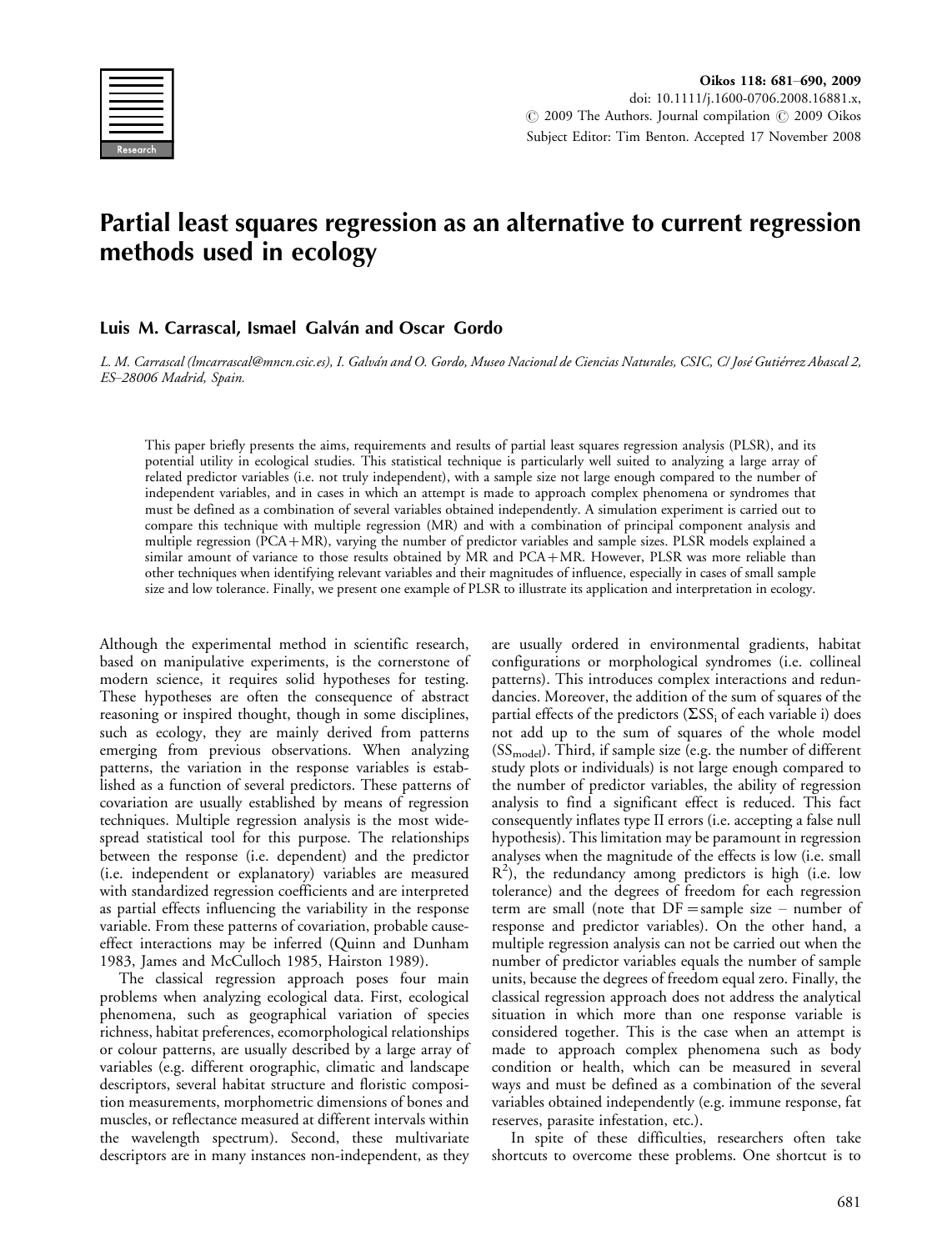remove some variables, selecting redundant variables or those having non-significant effects on the response variable. In this way, the balance between the number of sample units and the number of explanatory variables is improved and type II errors decrease due to the avoidance of low degrees of freedom. Unfortunately, the process of selecting variables is generally not shown in published articles, and consequently this procedure becomes an unknown practice in scientific research. Another shortcut is to reduce the multidimensionality in the predictor or response variables by multivariate reduction methods, such as principal component analysis (PCA) or multidimensional scaling. In this accepted practice, the researcher carries out one or several PCAs, and the factor scores of components considered relevant or 'significant' are retained and included in subsequent multiple regression analyses. With this approach, the balance between the number of samples and the number of variables (now multivariate components) is improved, the redundancy among predictors does not exist and problems inherent to the variance partitioning are solved (i.e.  $SS_{model} = \Sigma SS_i$ ). Nevertheless, the obtained components maximize the covariation among the predictor variables independently of the among-sample variation in the response variable. Therefore, components derived from any multivariate reduction technique do not pursue the maximization of the variance explained in the response variable subjected to study. This fact can yield patterns or syndromes within the explanatory variables making little or no biological sense and consequently hinders the interpretation of results. Furthermore, the application of any multivariate technique to the regression approach lengthens analytical time.

Apart from these caveats, one question emerges when facing the previously mentioned regression problems specific to many ecological studies dealing with patterns: is there any statistical tool directly oriented to treat, as a whole, multiple predictor variables often themselves related, which maximizes the explained variability in one or more response variables, when working with modest sample sizes? The answer is partial least squares regression analysis (PLSR hereafter), a little known statistical tool in ecological research but widely used in other scientific disciplines.

The use of PLSR in analytical chemistry began in the early 1980s and has increased steadily since then. In contrast, the use of PLSR in ecological studies began recently, in the late 1990s, though there has not been any increase in its use in recent years compared to other fields (Escabias et al. 2007). The intensive use of this statistical technique in other scientific fields, such as chemistry, is undoubtedly related to the mathematical properties and benefits associated with PLSR, which is especially appropriate in dealing with a large number of explanatory variables in comparison with the number of observations, and in cases of severe multicolinearity (Mevik and Wehrens 2007). While these types of data are quite common in ecological work, the use of PLSR remains surprisingly infrequent.

The lack of knowledge about PLSR may be a constraint in ecologists' ability to analyze data and to elucidate underlying patterns. In this paper, we highlight the utility of PLSR and propose this method as an alternative to the majority of multivariate techniques that are currently used

in all fields of ecology. We believe that there is a great potential for the use of PLSR in ecological studies that has been overlooked until now. The applicability of this method will likely be higher for inductive approaches in which the aim is the definition of patterns of variation among large sets of usually related variables.

This paper has three goals related to the lack of information and scholarly practice of PLSR. The first is to briefly present the aims, requirements and types of results obtained from PLSR. The second goal is to carry out a simulation experiment varying the number of predictors and sample sizes in order to compare this technique with multiple regression and a combination of regression and multivariate methods, which are more commonly used in ecology. Finally, we present an example of PLSR to illustrate its application and interpretation in ecological studies.

# The partial least squares regression

The partial least squares regression (PLSR) was developed by Wold in the late 1960s for econometrics (Wold 1975) and then introduced as a tool to analyze data from chemical applications in the late 1970s (Geladi and Kowalski 1986, Martens et al. 1986, Mevik and Wehrens 2007). An introduction and a statistical overview of PLSR can be found in Geladi and Kowalski (1986), Frank and Friedman (1993), Wold et al. (2001), Tobias (2003) and Abdi (2007). This technique is an extension of multiple regression analysis in which the effects of linear combinations of several predictors on a response variable (or multiple response variables) are analyzed. Associations are established with latent factors extracted from predictor variables that maximize the explained variance in the dependent variables. These latent factors are defined as linear combinations constructed between predictor and response variables, such that the original multidimensionality is reduced to a lower number of orthogonal factors to detect the structure in the relationships between predictor variables and between these latent factors and the response variables. The extracted factors account for successively lower proportions of original variance (Hubert and Branden 2003, Tobias 2003, Maestre 2004).

PLSR is especially useful when (1) the number of predictor variables is similar to or higher than the number of observations (i.e. overfitting) and/or (2) predictors are highly correlated (i.e. there is strong collinearity). The first situation constitutes a limitation because regression coefficients cannot be calculated. The second situation produces erratic signs in regression coefficients, thus increasing the difficulty of interpreting the linear regression equation. These properties should render this technique an essential analytical tool for consideration in the design of any scientific study in which the number of sample units collected is low with respect to the number of measured explanatory variables. The application fields of PLSR also cover situations in which there are more than one response variable, thus serving as an alternative to MANOVA designs. In these cases where multiple response variables are used, PLSR creates other latent factors from the linear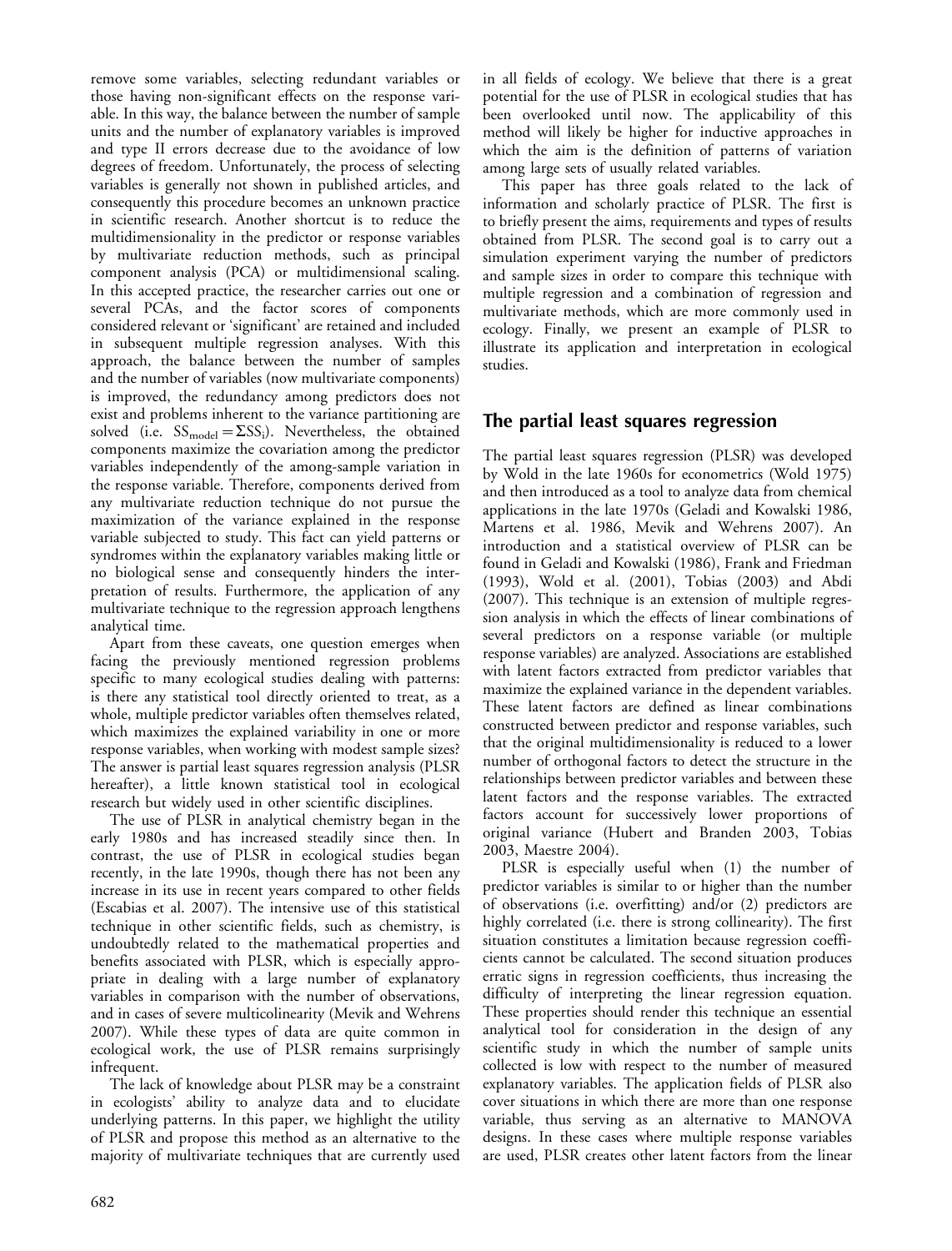combination of the original response variables that act as synthetic response variables.

PLSR is implemented in the statistical packages most widely used by ecologists, such as Statistica (StatSoft 2001), SAS/STAT (SAS 2001), SPSS (<<www.spss.com>>); Statgraphics (<http://www.statgraphics.com/>), MatLab (Andersson and Bro 2000), or as an add-in for Microsoft Excel spreadsheets (XL-Stat, <<www.xlstat.com>>). Hence, it is a readily available statistical tool.

# A comparative analysis of PLSR with other statistical approaches

By comparison of the explanatory capacity of the models  $(i.e. R<sup>2</sup>)$  and the consistency of the results according to parameter estimates and their significance (i.e. coefficients and p-values) given different scenarios of sample sizes and numbers of predictor variables, we attempt to illustrate the pros and cons of PLSR against two usual alternative approaches: multiple regression (MR) and principal component analysis followed by a multiple regression with the obtained components (PCA-MR). Explanatory capacity is usually the most important goal of ecological modelling, however the type, sign and consistency of relationships between the response and explanatory variables are equally important, because they are the basis for our interpretations of numerical outputs of statistical software packages and consequently of the establishment of functional links with a biological meaning among variables.

Results obtained by each statistical method were checked against a 'true model' (hereafter TM). The TM has known statistical properties generated ad hoc by simulation processes, and thus it is the 'omniscient truth' of relationships and effects structuring the data. The TM was a data matrix of 5000 sample units and 21 variables with different levels of association among them (one variable served as a response variable, while the remaining 20 were used as continuous predictors). By a randomization process, several data subsets of different sample sizes were chosen to measure the consistency of the results obtained in different sampling trials, and thus to test the robustness of the three compared statistical methods.

## The data matrix

Data were generated using the randomization routines of Pop Tools 2.7  $(\langle \text{http://www.cse.csiro.au/poptools/}\rangle)$ . Twenty predictor variables of different means and standard deviations were built showing diverse levels of relationships among them. All predictor variables had a normal distribution. Absolute values of correlations between pairs of predictor variables ranged between  $-0.987$  and 0.987. The tolerance for each variable ranged between 0.788 (i.e. highly independent of the remaining 19 predictor variables) and 0.024 (i.e. highly redundant with the informative content of the other variables). The total sample size randomized was 5000 sample units.

After this first randomization process, a multiple regression equation of known parameters was built to predict the response variable. The equation included both positive and negative regression coefficients showing a varying degree of association with the predicted response variable, from very intense to nearly null influence. After this first step, a random variable following a normal distribution was added to the predictions of the previous multiple regression model, thus establishing the final response variable.

Three different groups of predictor variables were selected from this matrix of 20 predictors: (1) all variables, (2) eight highly related (i.e. redundant) predictor variables, and (3) eight variables with a low level of relationship among them (i.e. relatively independent with small pairwise correlations and high tolerances). These three sets of predictor variables configure two different scenarios of many vs few variables, and highly vs scarcely related.

### Random selection of samples

Four different scenarios were defined according to sample size: 15, 30, 60 and 120 sample units. These are typical ranges of sample size managed by ecologists. Therefore, 12 experimental situations were simulated (three variable sets  $\times$  four sample sizes). For each of these experimental situations, 20 random extractions without replacement of 15, 30, 60 or 120 samples were made within the all 5000 sample units (shuffle design  $-$  all sampling trials obtained different sample units). This design mimics the reality of ecological sampling in which a researcher would have sampled the same phenomenon on 20 different occasions, obtaining at every occasion different records from the same population or within the same environmental gradients.

## Generation and evaluation of statistical models

#### Partial least square regressions (PLSR)

We retained only 'significant' components, which we defined as those explaining more than 5% of original variance in the response variable. Two components were always retained in all simulations. We gathered from each simulation the explanatory capacity (R<sup>2</sup>) of each component as well as the weight of each predictor within each component, which helped us to understand the latent factors defined by each component. The sum of the  $R^2$  of the two significant components gave us the total explanatory capacity of the PLSR models. The correlations between the weights for each simulation and those of the TM model using the 5000 sample units were obtained as an estimate of the consistency of patterns obtained in each sample.

We also evaluated the consistency between the results in each simulation by counting the coincidences of 'significant' (i.e. with square weights  $>0.05$ ) and 'non-significant' (square weights  $< 0.05$ ) variables in each component of each trial in comparison with the TM obtained for the whole sample of 5000 sample units. This fact allowed us to calculate a percentage of correctly assigned 'significant' and 'non-significant' weights for each set of explanatory variables and sample sizes. These coincidences are hereafter referred to as 'hits' for the sake of brevity. The percentage of hits among 'significant' variables in our results that should be 'significant' according to the TM (called 'positive hits') is inversely related to the type I error (to reject the null hypothesis when in fact it is true), whereas the percentage of hits among non-significant variables in our results that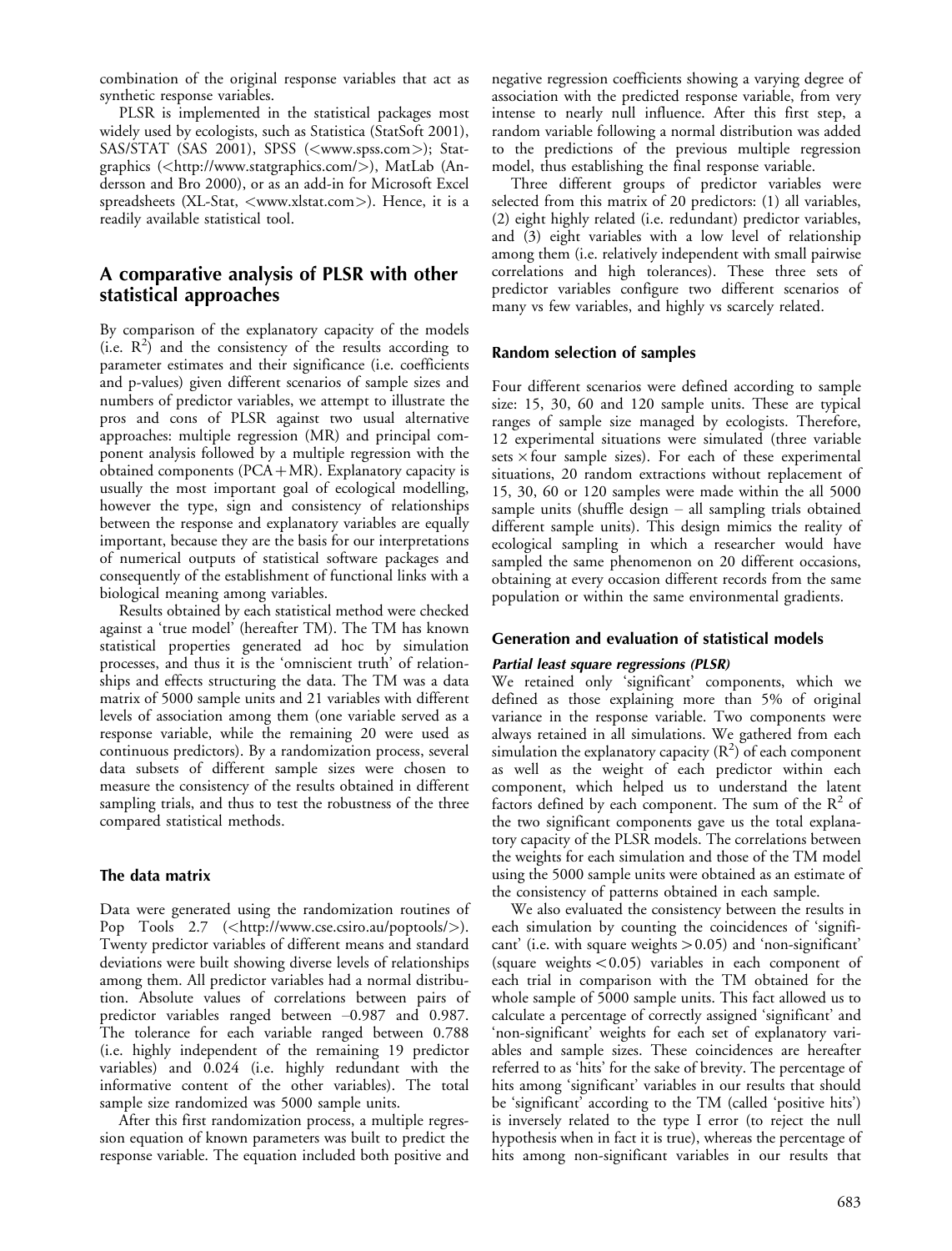should be non-significant according to the TM (called negative hits) is inversely related to the type II error (to accept the null hypothesis when in fact it is false).

#### Multiple regression (MR)

We performed saturated models and gathered for each simulation the standardized estimates of the coefficients for each predictor  $(\beta)$  and its significance (p-value), along with the explanatory capacity of the model (adjusted  $R^2$ ). We then calculated the correlation between the  $\beta$ 's from each simulation with  $\beta$ 's from the whole sample of 5000 sample units (TM) to obtain a measure of the degree of consistency in the effects (magnitude and sign) of each explanatory variable on the response variable. Correlations were averaged for each sample size in each set of variables.

Consistency of the effects of the explanatory variables was also evaluated by means of the 'hits' procedure (coincidence among significant and non-significant predictor variables in each trial compared to the 'true model', TM). The percentage of correctly assigned significant and non-significant predictor variables was calculated for each sample size and set of variables.

'Best subsets' is another way to select the most relevant variables in our set of predictors (Johnson and Omland 2004, Whittingham et al. 2006). Ecologists are usually faced with the existence of several highly probable models. This fact makes conclusions difficult as each model may represent a compelling hypothesis. However, there is only one true relationship between explanatory and response variables (in our case the TM). In our case, we calculated corrected Akaike information criterion (AICc; Burnham and Anderson 2002) values for models with eight explanatory variables. We could not perform this with the set of 20 variables because the number of possible models  $(2^{20} - 1 = 1048575)$  exceeds computing capacity of our statistical software. Models were ordered according the AICc value (corrected for small sample sizes) and we counted the total number of models with an increase in the AICc ( $\triangle$ AICc) value lower than 2 with respect to the best ranked model. Only those models with  $\Delta AICc < 2$ have a substantial level of empirical support (i.e. those models must be considered because all of them are highly probable; Burnham and Anderson 2002). The higher the number of highly probable models, the higher the number of compelling hypotheses and thus greater difficulty in

ascertaining reality. Hence, the amount of highly probable models can also be considered an approximation of the consistency of results.

#### Principal components analyses $+m$ Multiple regressions  $(PCA + RM)$

The application of a PCA prior to MR requires greater time and effort as more statistical analyses must be preformed and the identity of new variables (i.e. factors) obtained from the original set of explanatory variables must be interpreted. We retained only those factors with an eigenvalue equal to or higher than one. Factor loadings of explanatory variables within each component are used to ascertain the meaning of each factor. The meaning of components is usually defined only by those variables with loadings higher than a certain threshold (0.7 chosen arbitrarily in this paper). We correlated factor loadings of components obtained for the whole 5000 sample units (TM) with those obtained for each trial PCA model to test the consistency of the components' meaning. In a second step, we carried out a MR with the components obtained in the PCA as predictor variables and we noted the adjusted  $R^2$  of the saturated model.

# Consistency of results among the different statistical approaches

# Explanatory capacity  $(R^2)$  of the statistical approaches

The first component of PLSR simulated models explained about 85% of variability in those trials with 20 and 8 poorly-related variables. However, in the case of eight highly-related variables, this proportion diminished to 63%. The final explanatory ability of the PLSR models considering the first two components was very similar among the three sets of variables, explaining more than 83% of the original variance in the response variable (Fig. 1). These patterns illustrate a typical situation in ecologcial research, in which the addition of new explanatory variables to models is often at the expense of higher levels of collinearity among them, but with a modest gain of explained variance. In this way, PLSR is unaffected by this phenomenon because it detects the main multivariate



Figure 1. Variation of the explanatory capacity  $(R^2)$  of the PLSR (dots), MR (triangles) and PCA+MR (squares) under different scenarios of sample size and sets of explanatory variables. True values of  $R^2$  for the whole dataset are shown as TM ('true model' or true pattern with the whole sample of 5000 sample units; see text). Vertical bars are SD.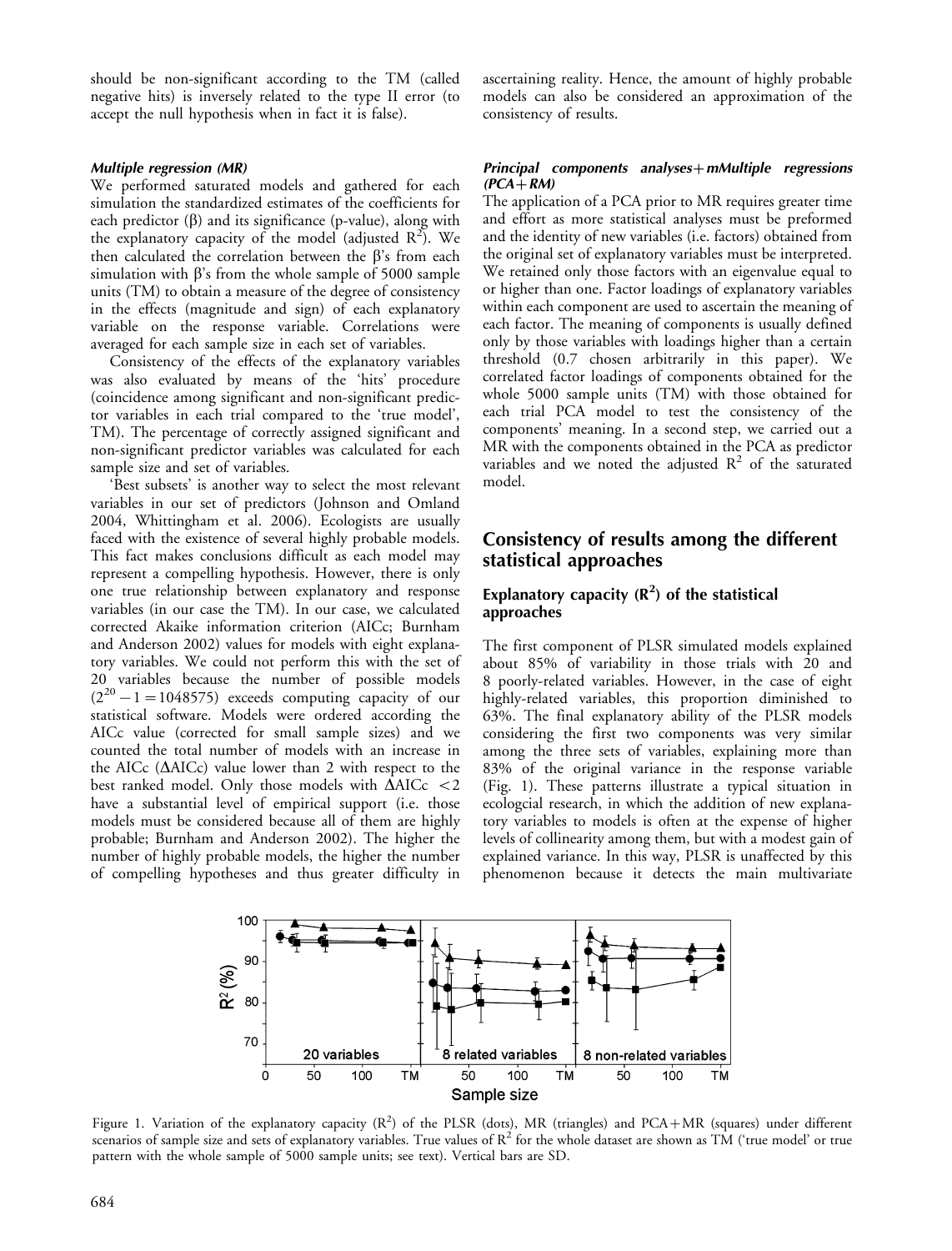syndromes or latent factors that maximize the variance explained in the response variable.

The effect of sample size was weak in the three different scenarios of explanatory variables. Results were quite similar to those obtained for the 'true model' (TM), even with just 15 cases. Furthermore,  $R^2$  values of the different PLSR models were slightly affected by the stochasticity involved in the random selection of sample units (see SD bars in Fig. 1). Therefore, PLSR gave reliable results even in the least desirable situations of low sample sizes and large numbers of variables.

MR and PCA-RM are also able to explain a large amount of variability in the response variable (i.e.  $\mathbb{R}^2$  is always very high; Fig. 1), however they cannot be applied in analytical scenarios of more predictor variables (20) than sample units (15). The variability of PCA-MR results was much higher than in the other approaches (see SD bars in Fig. 1). High collinearity among predictors (i.e. models with eight highly-related variables) also reduced the explanatory capacity achieved by the models, with  $PCA +$ MR again being the most negatively affected method. Changes in sample size did not severely affect the explanatory ability, although MR was the approach that tended to more frequently overestimate the true effect of the explanatory variables with low sample sizes. Therefore, PCA-MR was the worst method, while MR was the best.

To summarise, based on the models' explanatory capacity (i.e.  $R^2$ ), the PLS regression and multiple regression accounts for an amount of variance very similar to the expected one ('true model'). The combination of principal component analysis and multiple regression produced less confident results (lower explained variance and results more variable among different trials) and was the least repeatable and least robust against reductions in the number of explanatory variables or increases in their collinearity.

#### Meaning of PLSR components and MR and PCA patterns

The identity of the first component of PLSR models was extremely robust to variations in sample size. Correlations among weights obtained in each PLSR trial and those of the TM were always higher than 0.9 and reached values close to 1 with sample sizes of 60 or 120 sample units (Fig. 2). Therefore, the pattern found in the predictor variables that



Figure 2. Consistency of results between simulations and the 'true model' (i.e. true pattern with the whole sample of 5000 sample units). Similarity is measured by means of the Pearson correlation (r) coefficients (20 trials per point) between weights of the two first components of PLSR models or  $\beta$ 's of all variables in MR and those values corresponding to the TM for different sample sizes and sets of variables. Right graphs represent standard deviation values for these average correlation coefficients. Dots are values for the weights of the first component of the PLSR, triangles for the second component of the PLSR and squares for the bs of the MR.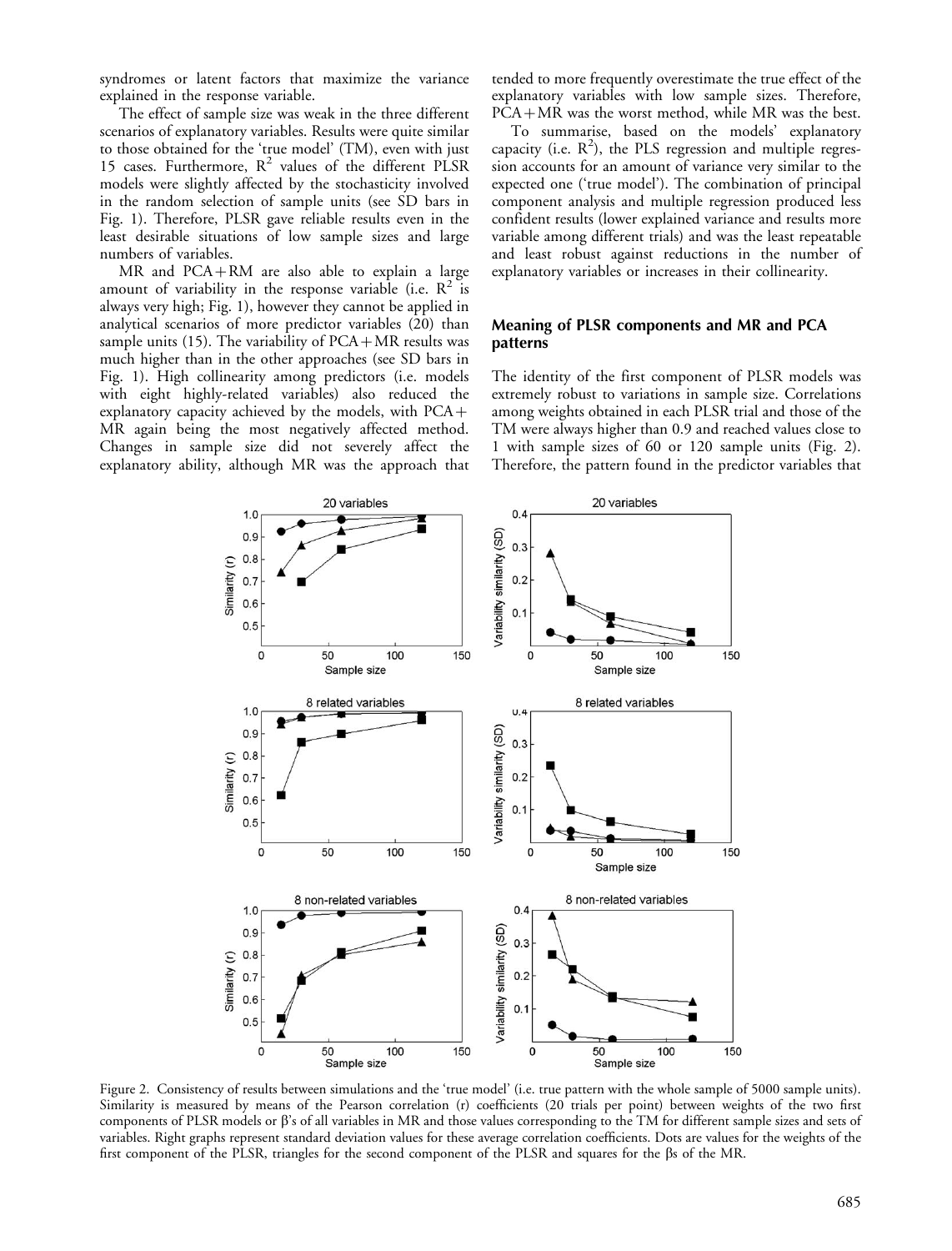

Figure 3. Consistency in the meaning of components of PCAs. Left graphs represent average Pearson correlation coefficients between factor loadings of simulations and those factor loadings corresponding to the 'true model' (TM; i.e. true pattern with the whole sample of 5000 sample units). Right graphs represent standard deviation values for these average correlation coefficients. There are 20 trials per point. Dots are values for the set of 20 variables, triangles for eight non-related variables and squares for eight related variables.

maximizes the variability explained in the response variable has ever the same meaning.

The second component of the PLSR model was less similar to that expected in the TM, although similarity figures are very high in working with 30 or more sample units and 20 predictor variables or a subset of eight highly-related variables (Fig. 2). Only in the case of eight non-related predictor variables was the similarity low, especially with a sample size lower than 30. It should be noted that the second component in the sets of 20 variables and eight less-related variables had very low relevance, since it accounted for a minimal proportion of the total explained variance  $(R^2)$  of the response variable (about  $5-10%$ ).

Correlation values between the standardized regression coefficients  $(\beta)$  from MR trials and those obtained in the whole sample of 5000 sample units (TM) are low and very dependent on working sample sizes (Fig. 2). Estimates of  $\beta$ 's reach reliability only with large samples (n = 120). Although MR shows slightly higher  $R^2$  than PLSR (Fig. 1), the influence of the predictor variables is less repeatable. This fact is a concern because it implies that conclusions from statistical analyses will depend strongly on the inherent stochastiticy involved in the sampling process, especially when working with small sample sizes.

Principal components analysis carried out with the whole 5000 sample units provided only two components with an eigenvalue higher than 1 in the sets of eight predictors, while the full set of 20 predictors provided four. For this reason we limited our consistency analyses to the first two components of the PCA. The average correlation between factor loadings of PCA models in trials with those of the TM were high in general, which stresses that the

meaning of components was consistent even with low sample sizes (Fig. 3). Consistencies were especially high when variables were strongly collinear. The first component was more consistent than the second, similar to that found in PLSR.

The probability of correctly rejecting the false null hypothesis and thus accepting the alternative true hypothesis, (i.e. power of the test) can be assessed considering the results shown in Fig. 2 and 3. The similarity between the true patterns of relationship of the predictor and response variables was always higher, and the variability in this similarity was always lower, in the PLSR compared to MR for any sample size, number of variables involved or degree of relationship among predictor variables. This is especially evident with the first component of the PLSR which accounts for a large proportion of the explained variance in the response variable. Similarly, higher 'power' is obtained in the PLSR when compared to PCA+MR, except when working with eight related variables, where both methods provided patterns very similar to the 'true model'. Nevertheless, the explained variance in the response variable was always higher in the PLSR than in the PCA-MR method (Fig. 1).

#### 'Hits' in PLSR and MR

Inconsistencies found previously by standardized regression coefficients  $(\beta)$  in MR are even more evident by assessing the number of 'hits' in the correct assignment of significant and non-significant effects of predictors. Furthermore, the effect of sample size is stronger in MR than in PLSR. In most cases with small sample sizes, MR is unable to identify significant relationships between predictors and the response variable when there are, in fact, significant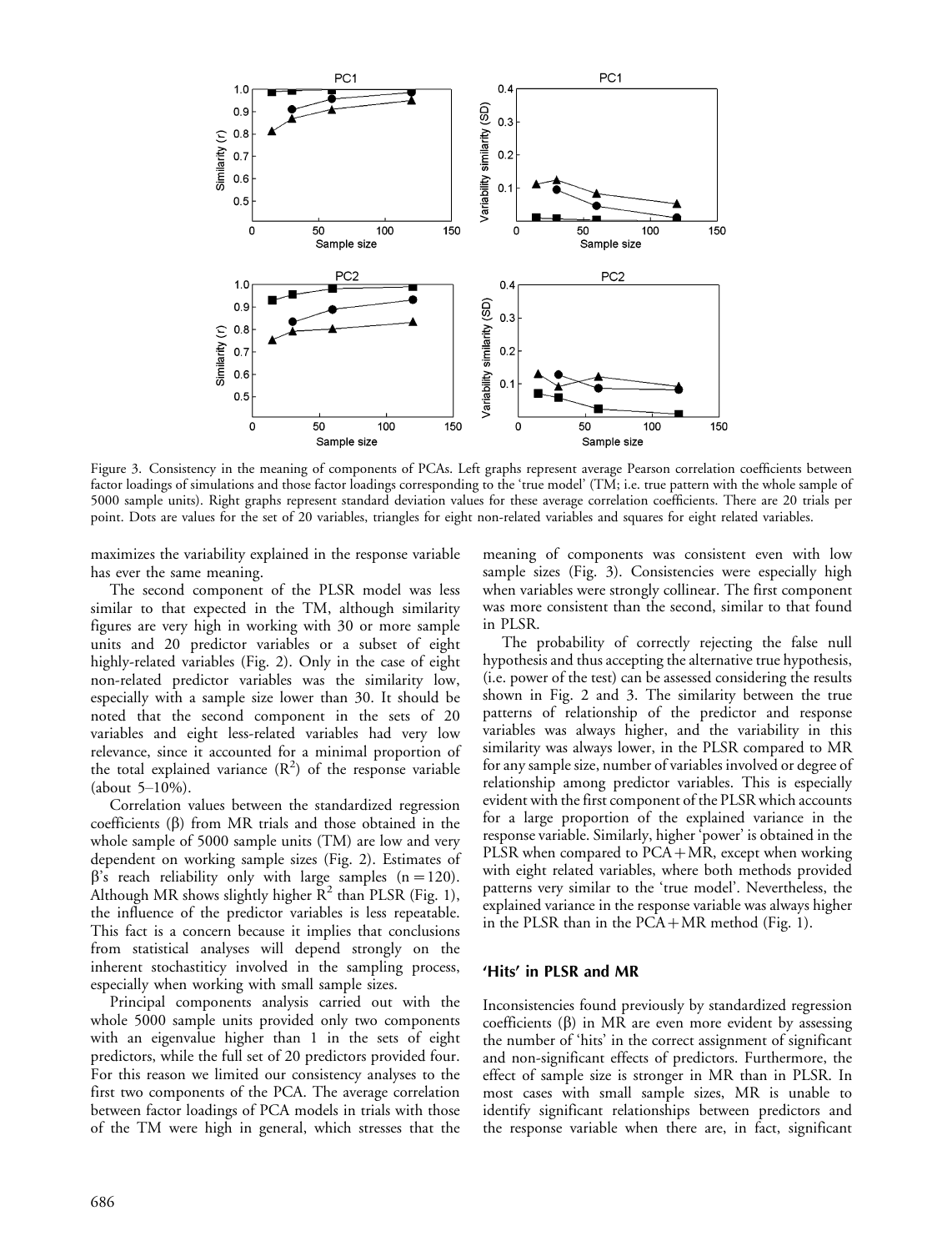

Figure 4. Percentage of correct 'hits' in the assignment of significance or non-significance of results according to the TM ('true model' or true pattern with the whole sample of 5000 sample units; see text). Positive 'hits' refer to significant variables in the TM that were correctly assigned as significant in models. Negative 'hits' refer to non-significant variables in the TM that were correctly assigned as nonsignificant in models. PLS1: results for the first component of the PLSR; PLS2: results for the second PLSR component; MR: multiple regression results. Dots: set of 20 variables; triangles: eight related variables; squares: eight non-related variables. Vertical bars show standard deviations.

relationships present (Fig. 4). Even with a large sample size, such as 120, percentages of correct positive significant effects in MR are lower than those observed in the PLSR. Nevertheless, MR showed a high level of agreement with truly non-significant effects under a large variety of analytical scenarios.

Those variables with a 'significant' weight within the first PLSR component of the TM are correctly assigned as significant in PLSR simulations in more than 85% of cases (Fig. 4). This percentage reaches values around  $93-96\%$ with a sample size of 120 data points. In the case of negative 'hits' (truly 'non-significant' effects identified as 'nonsignificant'), percentages are only slightly lower for the first component of PLSR models (Fig. 4), especially with high collinearity of predictors.

In the case of the second component of PLSR models, correct assignments are fewer than in the first component, but remain high in most cases, especially identifying true 'significant' effects working with eight highly related variables.

Hence, MR models are unable to detect significant effects of explanatory variables more often than PLSR, especially in cases with small sample sizes and high levels of collinearity. PLSR arises again as strongly robust to variations in sample size and strongly shielded against both type I and type II errors.

#### Best MR models according to AICc

Ideally, there exists a single best model according to AICc as there is only one true relationship between the response and explanatory variables. However, MR yields up to 13 highly probable models when analysing datasets with eight predictor variables (mean = 4.11, and  $SD = 2.59$  for all the array of possible analytical scenarios). The number of highly probable models increased with sample size and was not affected by the degree of collinearity of predictors.

In summary, partial least squares regression analysis provides similar results to those obtained with multiple regression, or a combination of principal components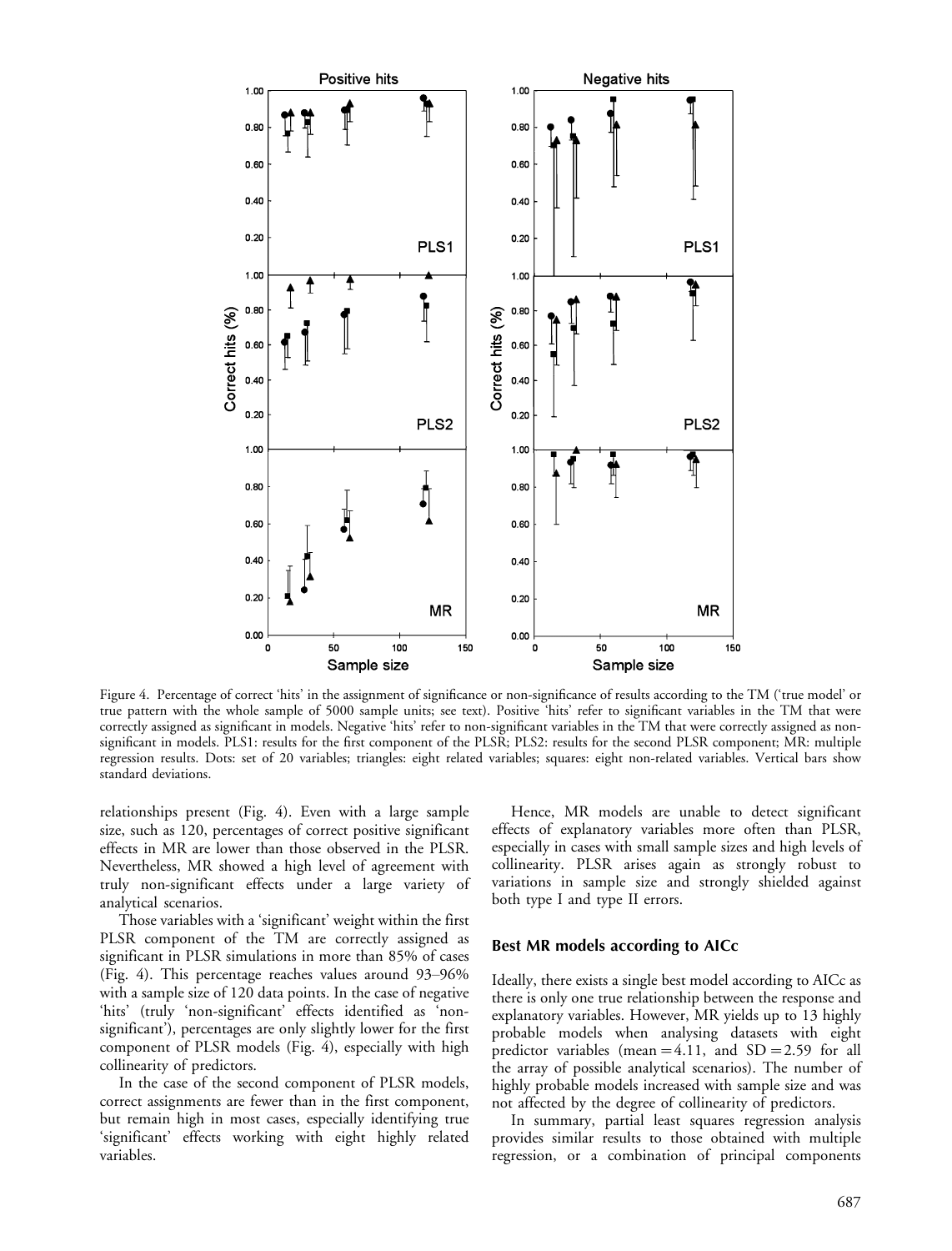

Figure 5. Scatterplots of the PLSR analyzing the species richness of terrestrial bird species in the Canary and Selvagem Islands. Sample size is all 12 islands larger than  $1 \text{ km}^2$  in the archipelago. (a) relationship between the species richness and the position of each island in component 1 of the PLSR. (b) residual variation in species richness, after removing the effect of component 1 in (a), with the second component. For the meaning of each component see Table 1.

analysis plus multiple regression, according to the amount of explained variance. However, PLSR produces more stable results with regard to the identification of the relevant variables and their magnitudes of influence independent of the sample size in the analyses, a situation in which other regression approaches fail. In addition, the probability of correctly rejecting the false null hypothesis, and thus accepting the alternative true hypothesis (i.e. power of the test), was higher in the PLSR analysis. PLSR may simplify some statistical analyses in working with ecological data, with the additional advantage that it can be applied to cases in which sample sizes are equal to or lower than the number of predictor variables. The latter makes PLSR an excellent alternative in studies in ecology, where the relationships between response and predictor variables are often complex due to the high redundancy and interactions among groups of predictor variables. This is especially the case in ecological designs in which the aim is to test hypotheses when predictor variables, though not high in number, interact and/or cancel each other.

# An example of application of PLSR

Recent examples of the use of PLSR can be found in some areas of ecology, such as microbial ecology (Stepanauskas et al. 2003, Allen et al. 2005), paleolimnology (Zhang et al. 2007), limnology (Larocque et al. 2006, Karle et al. 2007, Sobek et al. 2007), soil ecology (Ekblad et al. 2005), ecotoxicology (Sonesten 2003, Spanos et al. 2008), environmental effects on biodiversity (Maestre 2004, Davis et al. 2007, Palomino and Carrascal 2007), palaeoclimatological reconstructions and biogeography (Seppa et al. 2004), large scale influence of climate (Bergant et al. 2006, Finsinger et al. 2007), biodiversity mapping (Schmidtlein 2005), definition of ecological indicators (Amand et al. 2004, Potapova et al. 2004), community ecology (ter Braak and Schaffers 2004, Carrascal and Alonso 2006), modelling of phenology (Gordo et al. 2008) and ecomorphology (Hoffsten 2004). Results of Zhang-yu et al. (2007) also demonstrate that PLSR is more effective than stepwise MR or regression analyses with PCA in relating hyperspectral leaf reflectance in rice Oryza sativa crops to the disease severity of the fungus *Bipolaris oryzae*.

As an illustrative example of PLSR application, we analyzed differences in the number of breeding landbird species among the Canary and Selvagem Islands using data on area, distance to mainland, maximum altitude and age of each island, average structural complexity of habitats on each island, and within-island habitat diversity (Carrascal and Palomino 2002). In this example, the number of independent or predictor variables is six, while the sample size (number of islands) is twelve. Table 1 shows the results of MR and PLSR.

The multiple regression model (MR) provides a very significant result ( $F_{6,5}$  = 41.96, p = 0.0004) accounting for 98.1% of among-island variability in species richness. Paradoxically, none of the predictor variables reached significance at  $\alpha$  = 0.05 in the multiple regression. Therefore, an extremely explanatory and significant model is obtained but which effects are significant remains unknown. This bizarre result is due to a doubly undesirable phenomenon in ecological research: sample size cannot be enlarged by increasing sampling effort (all the islands in the archipelago were studied), and all the relevant predictor variables are highly correlated. This last concern is well illustrated by the very low tolerance reached by predictor variables (Table 1).

Results of the PLSR analysis provide two significant components explaining 97.8% of the original variance in the response variable (Table 1). The amount of variance explained is very similar to that obtained by MR. The first component accounts for a major proportion of the explained variance, while the second component accounts for a marginal, but significant, 9.1%. The meaning of the components can be interpreted considering the weights attained by the variables. The addition of the squares of the weights within each component sums to one, so the contribution of each predictor variable to the meaning of each component can be easily estimated. Component 1 mainly associates island area to the maximum altitude and the landscape diversity of each island. This means that these predictor variables cannot be seen as independent variables, but they comprise an 'island syndrome' affecting bird species richness. These three variables alone retain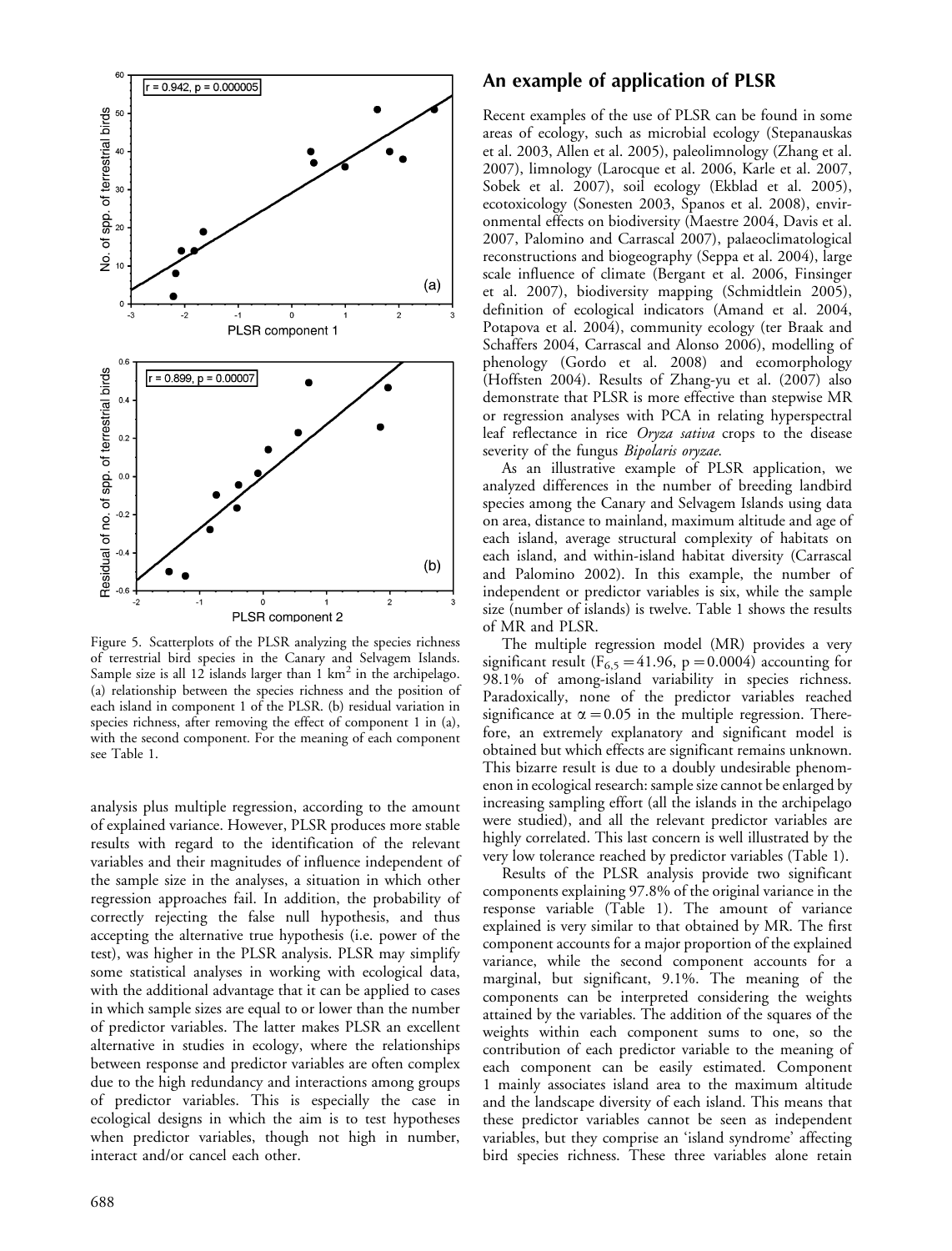Table 1. Results of the multiple regression analysis (MR) and the partial least squares regression analysis (PLSR) carried out with the number of terrestrial bird species breeding in the Canary and Selvagem Islands (response variable) and six predictor variables describing the large scale characteristics of 12 islands. For original data, see Carrascal and Palomino (2002). Tolerance: 1 minus the squared multiple correlation of that variable with all other independent variables in the regression equation (higher values denote more independent variables). Beta: standardized multiple regression coefficient. w COMP 1 and 2: weights of each variable in the first and second PLSR components.  $R^2$ : proportion of the variance in the response variable accounted for by the multiple regression analysis or each component of the PLSR. All predictor variables were included log-transformed in the models. PLSR weights whose squares are larger than 0.2 are shown in bold type.

|                               | Tolerance | MR       |       | PLSR                   |                        |
|-------------------------------|-----------|----------|-------|------------------------|------------------------|
|                               |           | Beta     | р     | W<br>COMP <sub>1</sub> | W<br>COMP <sub>2</sub> |
| Island area                   | 0.042     | 0.379    | 0.270 | 0.553                  | 0.429                  |
| Maximum<br>altitude           | 0.042     | 0.379    | 0.268 | 0.530                  | 0.173                  |
| Distance from<br>mainland     | 0.310     | $-0.180$ | 0.169 | 0.079                  | $-0.751$               |
| Island age                    | 0.268     | 0.149    | 0.270 | 0.334                  | 0.074                  |
| Average habitat<br>complexity | 0.235     | 0.013    | 0.922 | 0.253                  | $-0.465$               |
| Landscape<br>diversity        | 0.137     | 0.223    | 0.244 | 0.481                  | 0.025                  |
| $R^2$                         |           | 0.981    |       | 0.888                  | 0.091                  |
| p                             |           | < 0.0001 |       | < 0.0001               | < 0.0001               |

81.8% of the information content of the first component  $(0.553^2 + 0.530^2 + 0.481^2 = 0.818)$ . The correlation between species richness and the position of the 12 islands in the first component of the PLSR is shown in Fig. 5a  $(r=0.942, p<0.001)$ . The second PLSR component works on the residual variation not explained by the first component (i.e.  $1 - 0.888 = 0.112$ ). Figure 5b depicts the relationship between the residual variation in species richness and the second component of the PLSR  $(r=0.899, p<0.001)$ . Therefore, the original variance explained by the second PLSR component can be estimated as the proportion of the residual variance (after subtracting the first component) accounted for by the second component:  $0.112 \times 0.899^2 =$ 0.091. The information content of the second component is negatively associated with distance of the islands to mainland and the average habitat complexity of the landscape  $(-0.751^2 + -0.465^2) = 0.780$ , identifying islands more distant from the dry African mainland as wetter and with more developed vegetation, defining another 'island syndrome'. Therefore, the among-islands variation in species richness in this archipelago can be disclosed as different environmental syndromes resulting from combinations of non-independent predictors in several components. The meaning and the true explanatory magnitude of each of these PLSR components can be then easily estimated thanks to the weights of the original predictor variables.

## References

Abdi, H. 2007. Partial least square regression (PLS regression). - In: Salkind, N. J. (ed.), Encyclopedia of measurement and statistics. Sage.

- Allen, A. E. et al. 2005. Influence of nitrate availability on the distribution and abundance of heterotrophic bacterial nitrate assimilation genes in the Barents Sea during summer. Aquat. Microbiol. Ecol. 39: 247-255.
- Amand, M. et al. 2004. A step toward the definition of ecological indicators of the impact of fishing on the fish assemblage of the Abore reef reserve (New Caledonia). Aquat. Living Resour. 17: 139-149.
- Andersson, C. A. and Bro, R. 2000. The N-way toolbox for MATLAB. - Chemometr. Intell. Lab. 52: 1-4.
- Bergant, K. et al. 2006. Uncertainties in modelling of climate change impact in future: an example of onion thrips (Thrips tabaci Lindeman) in Slovenia. - Ecol. Modell. 194: 244-255.
- Burnham, K. P. and Anderson, D. R. 2002. Model selection and multimodel inference. - Springer.
- Carrascal, L. M. and Palomino, D. 2002. Factors affecting bird species richness in Selvagem and Canary Islands. - Ardeola 49: 211221.
- Carrascal, L. M. and Alonso, C. L. 2006. Habitat use under latent predation risk. A case study with wintering forest birds. Oikos 112: 51-62.
- Davis, J. D. et al. 2007. Local and landscape effects on the butterfly community in fragmented Midwest USA prairie habitats. - Landscape Ecol. 9: 1341-1354.
- Ekblad, A. et al. 2005. Forest soil respiration rate and delta C-13 is regulated by recent above ground weather conditions. - Oecologia 143: 136-142.
- Escabias, M. et al. 2007. Functional PLS logit regression model. - Comput. Stat. Data Anal. 51: 4891-4902.
- Finsinger, W. et al. 2007. Modern pollen assemblages as climate indicators in southern Europe. Global Ecol. Biogeogr. 16: 567-582.
- Frank, I. E. and Friedman, J. H. 1993. A statistical view of some chemometrics regression tools. - Technometrics 35: 109-135.
- Geladi, P. and Kowalski, B. R. 1986. Partial least-squares regression  $-$  a tutorial.  $-$  Anal. Chim. Acta. 185: 1–17.
- Gordo, O. et al. 2008. Geographic variation in onset of singing among populations of two migratory birds. Acta Oecol. 34: 50-64.
- Hairston, N. G. 1989. Ecological experiments. Purpose, design and execution. Cambridge Univ. Press.
- Hoffsten, P. O. 2004. Site-occupancy in relation to flightmorphology in caddisflies. - Freshwater Biol. 49: 810-817.
- Hubert, M. and Branden, K. V. 2003. Robust methods for partial least squares regression. - J. Chemometr. 17: 537-549.
- James, F. C. and McCulloch, C. E. 1985. Data analysis and the design of experiments in ornithology. - Curr. Ornithol. 2:  $1 - 63$ .
- Johnson, J. B. and Omland, K. S. 2004. Model selection in ecology and evolution. - Trends Ecol. Evol. 19: 101-108.
- Karle, I. M. et al. 2007. Biogeochemical response of an intact coastal sediment to organic matter input: a multivariate approach. – Mar. Ecol. Progr. Ser. 342: 15–25.
- Larocque, I. et al. 2006. Factors influencing the distribution of chironomids in lakes distributed along a latitudinal gradient in northwestern Quebec, Canada. - Can. J. Fish. Aquat. Sci. 63: 1286-1297.
- Maestre, F. T. 2004. On the importance of patch attributes, environmental factors and past human impacts as determinants of perennial plant species richness and diversity in Mediterranean semiarid steppes. - Div. Distr. 10: 21-29.
- Martens, H. et al. 1986. Partial least-squares regression on design variables as an alternative to analysis of variance. - Anal. Chim. Acta. 191: 133-148.
- Mevik, B. H. and Wehrens, R. 2007. The pls package: principal components and partial least squares regression in  $R. - J.$  Stat. Software  $18: 1-24$ .